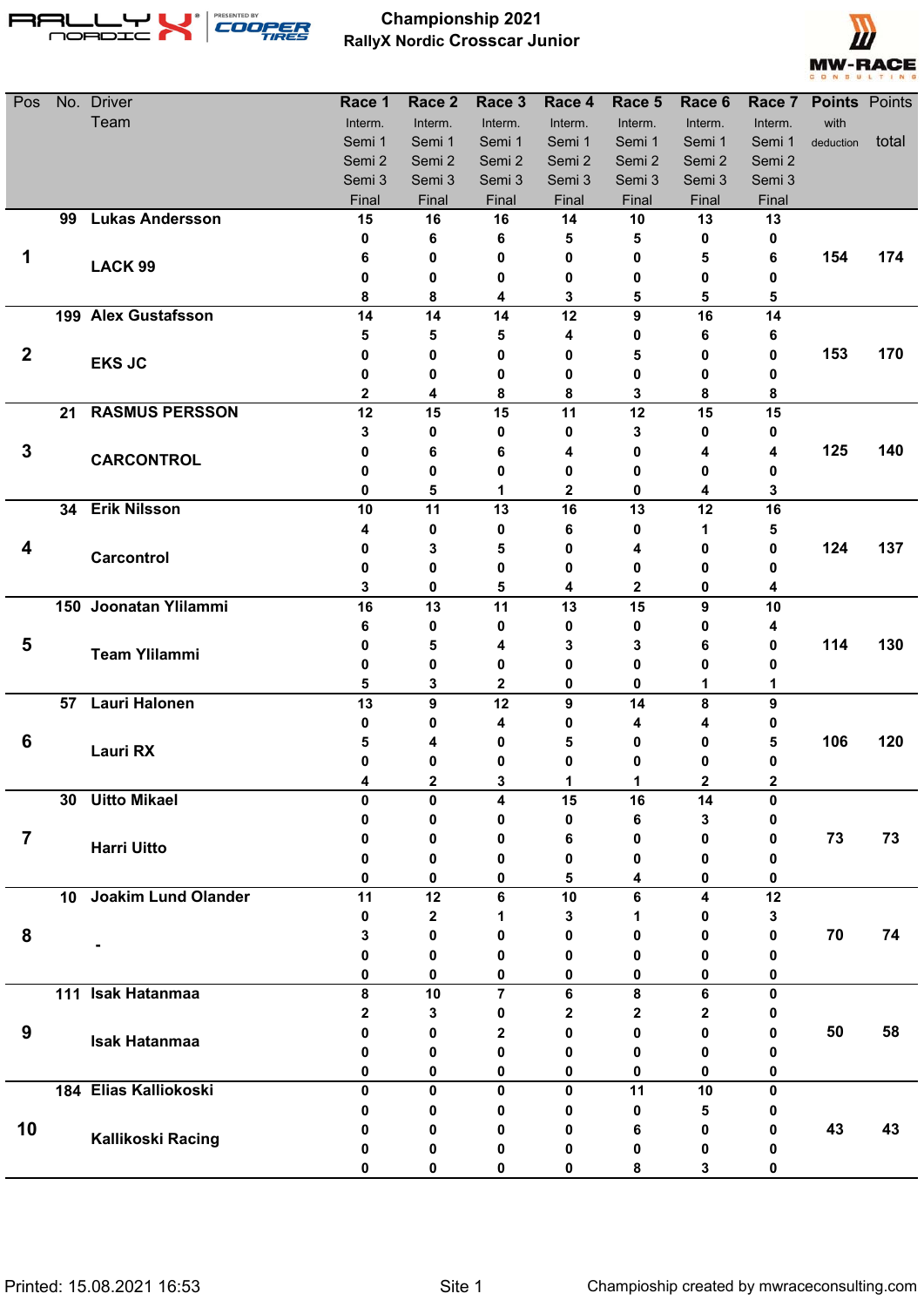

## **Championship 2021 RallyX Nordic Crosscar Junior**



| Pos |                 | No. Driver                  | Race 1         | Race 2         | Race 3            | Race 4                  | Race 5           | Race 6           |                     | Race 7 Points Points |       |
|-----|-----------------|-----------------------------|----------------|----------------|-------------------|-------------------------|------------------|------------------|---------------------|----------------------|-------|
|     |                 | Team                        | Interm.        | Interm.        | Interm.           | Interm.                 | Interm.          | Interm.          | Interm.             | with                 |       |
|     |                 |                             | Semi 1         | Semi 1         | Semi 1            | Semi 1                  | Semi 1           | Semi 1           | Semi 1              | deduction            | total |
|     |                 |                             | Semi 2         | Semi 2         | Semi 2            | Semi 2                  | Semi 2           | Semi 2           | Semi 2              |                      |       |
|     |                 |                             | Semi 3         | Semi 3         | Semi 3            | Semi 3                  | Semi 3           | Semi 3           | Semi 3              |                      |       |
|     |                 |                             | Final          | Final          | Final             | Final                   | Final            | Final            | Final               |                      |       |
|     |                 | 128 Oliwer Lidman           | 0              | 0              | 10                | 5                       | 0                | 0                | 11                  |                      |       |
|     |                 |                             | 0              | 0              | 3                 | 0                       | 0                | 0                | 0                   |                      |       |
| 11  |                 | <b>Vissboda Allservice</b>  | 0              | 0              | 0                 | $\mathbf{2}$            | 0                | 0                | 3                   | 34                   | 34    |
|     |                 |                             | 0              | 0              | 0                 | 0                       | 0                | 0                |                     |                      |       |
|     | 11              | <b>Pontus Oskarsson</b>     | 0<br>6         | 0<br>8         | 0<br>$\mathbf{2}$ | 0<br>3                  | 0<br>$\mathbf 2$ | 0<br>$\mathbf 2$ | 0<br>$\overline{7}$ |                      |       |
|     |                 |                             |                | 1              | 0                 | 0                       | 0                | 0                | 0                   |                      |       |
| 12  |                 |                             | 0              | 0              | 0                 | 0                       | 0                | 0                | 2                   | 32                   | 34    |
|     |                 | <b>MORX</b>                 | 0              | 0              | 0                 | 0                       | 0                | 0                | 0                   |                      |       |
|     |                 |                             | 0              | 0              | 0                 | 0                       | 0                | 0                | 0                   |                      |       |
|     | 46              | <b>Kevin Daarbak</b>        | 9              | 6              | 0                 | $\mathbf 0$             | $\mathbf{0}$     | 0                | $\mathbf{0}$        |                      |       |
|     |                 |                             | 0              | 4              | 0                 | 0                       | 0                | 0                | o                   |                      |       |
| 13  |                 |                             | 4              | 0              | 0                 | 0                       | 0                | 0                | 0                   | 25                   | 25    |
|     |                 | <b>Daarbak Motorsport</b>   | Ω              | 0              | 0                 | 0                       | 0                | 0                | 0                   |                      |       |
|     |                 |                             |                | 1              | 0                 | 0                       | 0                | 0                | 0                   |                      |       |
|     | 32 <sub>2</sub> | Josefin Holmkvist           | $\mathbf{0}$   | $\mathbf{0}$   | 8                 | 4                       | 0                | $\mathbf 0$      | 8                   |                      |       |
|     |                 |                             | 0              | 0              | $\mathbf{2}$      | 0                       | 0                | 0                | 2                   |                      |       |
| 14  |                 | <b>Holmkvist Motorsport</b> | 0              | 0              | 0                 | 0                       | 0                | 0                | 0                   | 24                   | 24    |
|     |                 |                             | 0              | 0              | 0                 | 0                       | 0                | 0                | 0                   |                      |       |
|     |                 |                             | 0              | 0              | 0                 | 0                       | 0                | 0                | 0                   |                      |       |
|     | 5               | <b>Thomas Martens</b>       | $\mathbf{0}$   | $\mathbf{0}$   | 9                 | 8                       | $\bf{0}$         | $\mathbf{0}$     | 0                   |                      |       |
|     |                 |                             | 0              | 0              | 0                 | 1                       | 0                | 0                | 0                   |                      |       |
| 15  |                 | <b>LifeLive Nordic</b>      | 0              | 0              | 3                 | 0                       | 0                | 0                | 0                   | 21                   | 21    |
|     |                 |                             | 0              | 0              | 0                 | 0                       | 0                | 0                | 0                   |                      |       |
|     |                 |                             | 0              | 0              | 0                 | 0                       | 0                | 0                | 0                   |                      |       |
|     | 95              | <b>Aleksi Suono</b>         | $\mathbf{0}$   | 0              | $\mathbf{0}$      | 0                       | $\overline{7}$   | 11               | $\mathbf{0}$        |                      |       |
| 16  |                 |                             | O              | 0              | 0                 | 0                       | 0                | 0                |                     | 21                   | 21    |
|     |                 | <b>Suono Motorsport</b>     | O              | 0              |                   | 0                       | 2                | 1                | o                   |                      |       |
|     |                 |                             | U              | 0<br>0         |                   | 0                       | 0<br>ŋ           | 0<br>0           |                     |                      |       |
|     | 86              | Tinka Perämäki              | $\mathbf{0}$   | 0              | $\mathbf{0}$      | 0                       | 5                | $\overline{7}$   | $\mathbf{0}$        |                      |       |
|     |                 |                             | 0              | 0              | 0                 | 0                       | 0                | 0                | 0                   |                      |       |
| 17  |                 |                             | 0              | 0              | 0                 | 0                       |                  | 3                | 0                   | 16                   | 16    |
|     |                 | Juha-Pekka Perämäki         | 0              | 0              | 0                 | 0                       | 0                | 0                | 0                   |                      |       |
|     |                 |                             | 0              | 0              | 0                 | 0                       | 0                | 0                | 0                   |                      |       |
|     |                 | 96 Oliver Lucas Jensen      | $\overline{7}$ | $\overline{7}$ | 0                 | 0                       | $\pmb{0}$        | $\mathbf 0$      | $\mathbf{0}$        |                      |       |
|     |                 |                             | 0              | 0              | 0                 | 0                       | 0                | 0                | 0                   |                      |       |
| 18  |                 |                             | 0              | 2              | 0                 | 0                       | 0                | 0                | 0                   | 16                   | 16    |
|     |                 | <b>Lucas Motorsport</b>     | Ω              | 0              | 0                 | 0                       | 0                | 0                | o                   |                      |       |
|     |                 |                             | 0              | 0              | 0                 | 0                       | 0                | 0                | 0                   |                      |       |
|     | 31              | <b>Isac Nordbeck</b>        | $\mathbf{0}$   | 0              | 5                 | $\overline{\mathbf{r}}$ | $\mathbf 0$      | 0                | $\mathbf{0}$        |                      |       |
|     |                 |                             | 0              | 0              | 0                 | 0                       | 0                | 0                | 0                   |                      |       |
| 19  |                 |                             | 0              | 0              | 1                 | 1                       | 0                | 0                | 0                   | 14                   | 14    |
|     |                 |                             | 0              | 0              | 0                 | 0                       | 0                | 0                | 0                   |                      |       |
|     |                 |                             | 0              | 0              | 0                 | 0                       | 0                | 0                | 0                   |                      |       |
|     |                 | 138 Joni Turpeinen          | $\mathbf{0}$   | 0              | $\mathbf{0}$      | $\mathbf{0}$            | 4                | 5                | $\mathbf{0}$        |                      |       |
|     |                 |                             | 0              | 0              | 0                 | 0                       | 0                | 0                | 0                   |                      |       |
| 20  |                 |                             | 0              | 0              | 0                 | 0                       | 0                | $\mathbf 2$      | 0                   | 11                   | 11    |
|     |                 |                             | 0              | 0              | 0                 | 0                       | 0                | 0                | 0                   |                      |       |
|     |                 |                             | 0              | 0              | 0                 | 0                       | 0                | 0                | 0                   |                      |       |